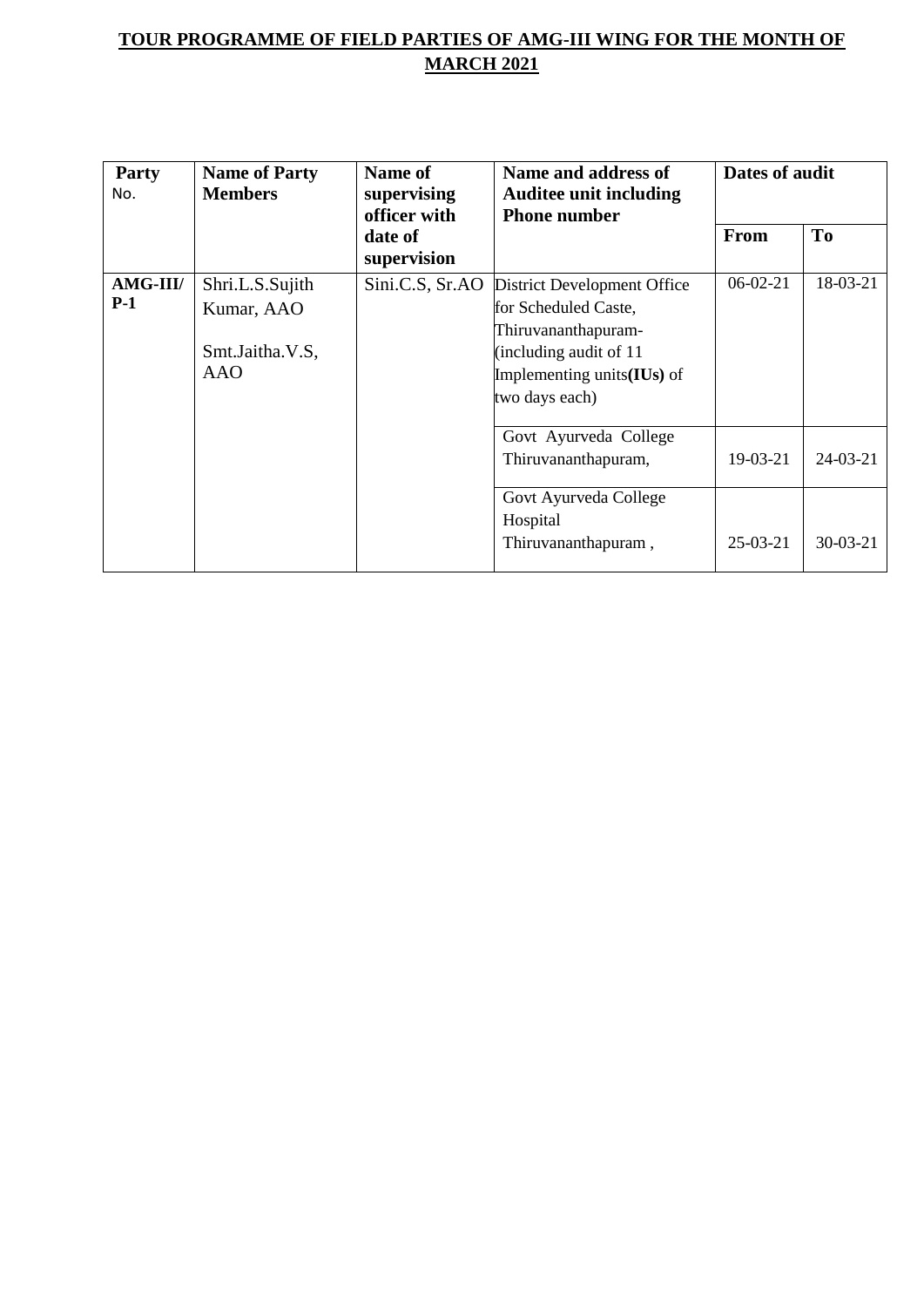| Party No | <b>Name of Party</b><br><b>Members</b> | Name of<br><b>Name and address of Auditee</b><br>unit including Phone number<br>supervising<br>officer with date |                           | Dates of audit |                           |
|----------|----------------------------------------|------------------------------------------------------------------------------------------------------------------|---------------------------|----------------|---------------------------|
|          |                                        | of supervision                                                                                                   |                           | From           | <b>To</b>                 |
| AMG-III/ | Sheba.E, AAO                           | Geetha.P                                                                                                         | Directorate of Scheduled  |                |                           |
| $P-2$    |                                        | Sr. AO                                                                                                           | Caste Development,        |                |                           |
|          | Rajeev.J, AAO                          |                                                                                                                  | Thiruvananthapuram        |                | 19-02-21 10-03-21         |
|          |                                        |                                                                                                                  |                           |                |                           |
|          |                                        |                                                                                                                  | Directorate of Scheduled  |                |                           |
|          |                                        |                                                                                                                  | <b>Tribe Development</b>  |                |                           |
|          |                                        |                                                                                                                  | Vikasbhavan,              |                |                           |
|          |                                        |                                                                                                                  | Thiruvananthapuram        |                | $12 - 03 - 21$   24-03-21 |
|          |                                        |                                                                                                                  | Govt Ayurveda Panchakarma |                |                           |
|          |                                        |                                                                                                                  | Hospital Poojapura,       |                |                           |
|          |                                        |                                                                                                                  | Thiruvananthapuram        |                | $25-03-21$ 30-03-21       |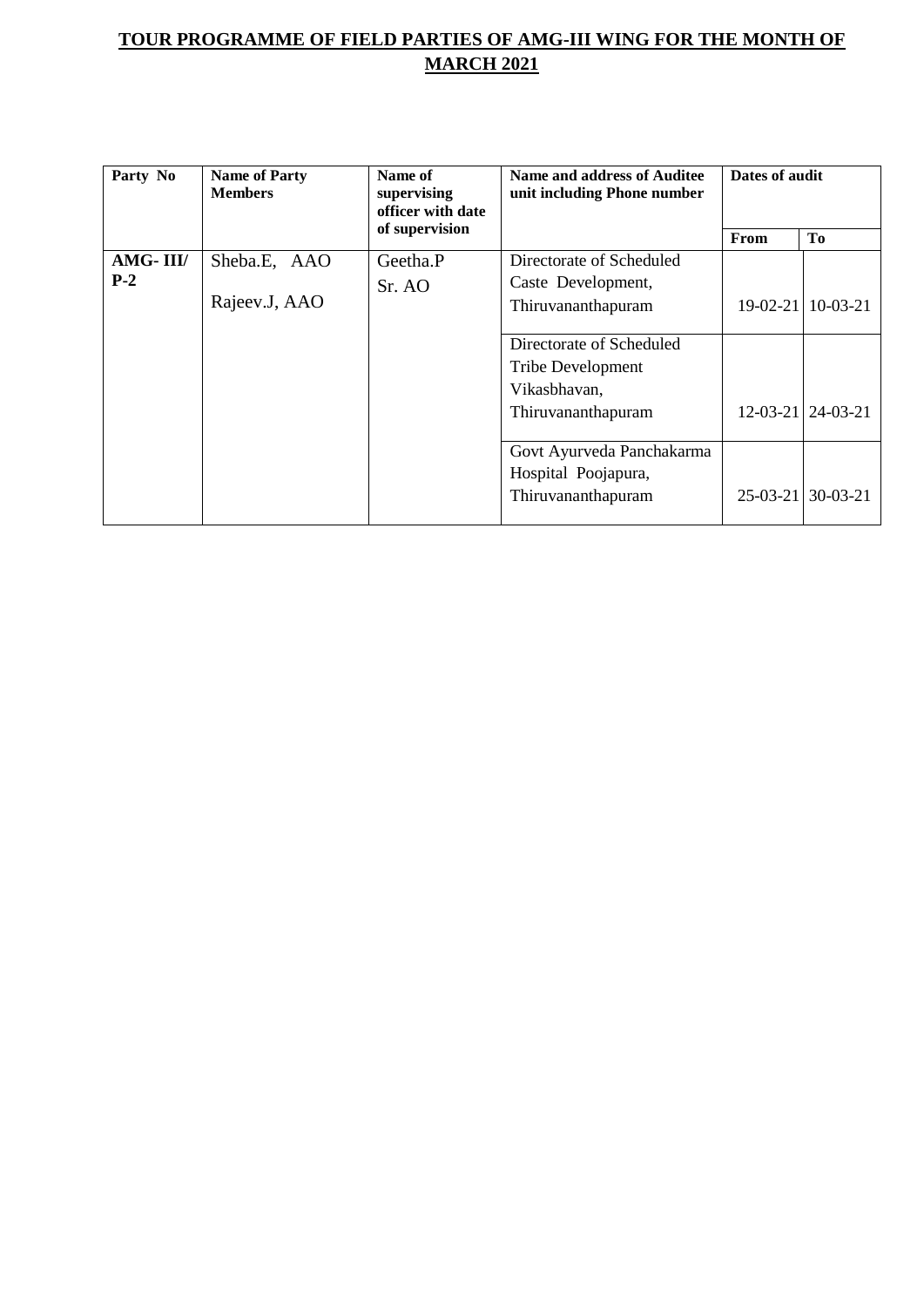| Party No          | <b>Name of Party</b><br><b>Members</b>            | Name of<br>supervising<br>officer with               | Name and address of<br><b>Auditee unit including</b><br><b>Phone number</b>                 | Dates of audit |                |
|-------------------|---------------------------------------------------|------------------------------------------------------|---------------------------------------------------------------------------------------------|----------------|----------------|
|                   |                                                   | date of<br>supervision                               |                                                                                             | <b>From</b>    | T <sub>o</sub> |
| AMG-III/<br>$P-3$ | T.B.Shajimon,<br><b>AAO</b><br>Dolly<br>George.P, | Manoj.P.S,<br>Sr.AO<br>(01.03.21)<br>to<br>12.03.21) | Taluk Office Chalakudy,<br>Thrissur                                                         | $01-03-21$     | 12-03-21       |
|                   | <b>AAO</b><br>Vasan. V, Sr. Adr                   | Manoj.P.S,<br>Sr.AO<br>(15.03.21)<br>to<br>17.03.21) | Office of the Regional<br>Deputy director, Information<br>and Public Relations,<br>Thrissur | $15-03-21$     | $17-03-21$     |
|                   |                                                   | Manoj.P.S,<br>SrAO<br>(20.03.21)<br>to<br>23.03.21)  | Ramavarma District<br>Ayurveda Hospital Thrissur                                            | 18-03-21       | 23-03-21       |
|                   |                                                   | Manoj.P.S,<br>Sr.AO<br>(26.03.21)<br>to<br>29.03.21) | Government Homoeopathic<br>Hospital, Thrissur                                               | $24 - 03 - 21$ | 29-03-21       |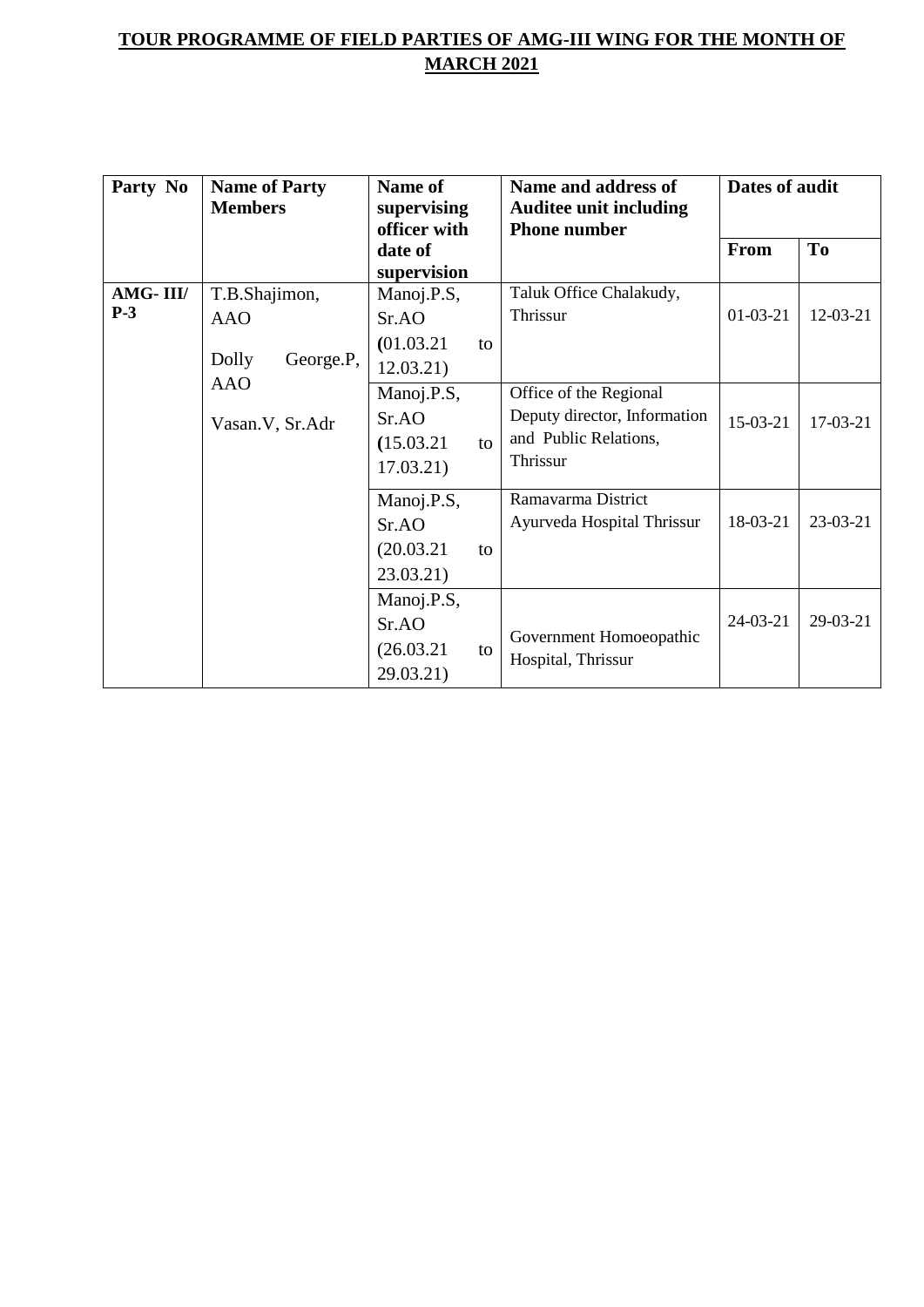| <b>Party</b><br>N <sub>0</sub> | <b>Name of Party</b><br><b>Members</b> | <b>Name of</b><br>supervising<br>officer with<br>date of<br>supervision | Name and address of<br><b>Auditee unit including</b><br><b>Phone number</b>                                                                        | <b>Dates of audit</b> |                |  |
|--------------------------------|----------------------------------------|-------------------------------------------------------------------------|----------------------------------------------------------------------------------------------------------------------------------------------------|-----------------------|----------------|--|
|                                |                                        |                                                                         |                                                                                                                                                    | <b>From</b>           | To             |  |
| AMG-III/<br>$P-4$              | Asha Soman, AAO                        | Jacob.K.G,<br>Sr.AO                                                     | <b>District Medical Office</b><br>(Homoeo) Alappuzha - AU<br>(including audit of 08)<br>Implementing units $($ <b>IUs</b> $)$ of<br>two days each) | $08-02-21$            | $05-03-21$     |  |
|                                |                                        |                                                                         | District Ayurveda Hospital,<br>Alappuzha                                                                                                           | $06-03-21$            | 12-03-21       |  |
|                                |                                        |                                                                         | Government Ayurveda<br>Hospital, Cherthala Alappuzha                                                                                               | 15-03-21              | 19-03-21       |  |
|                                |                                        |                                                                         | Government Ayurveda Hospital<br>Mavelikkara Alappuzha                                                                                              | $20 - 03 - 21$        | $25-03-21$     |  |
|                                |                                        |                                                                         | Government Homoeopathic<br>Hospital, Alappuzha                                                                                                     | 26-03-21              | $31 - 03 - 21$ |  |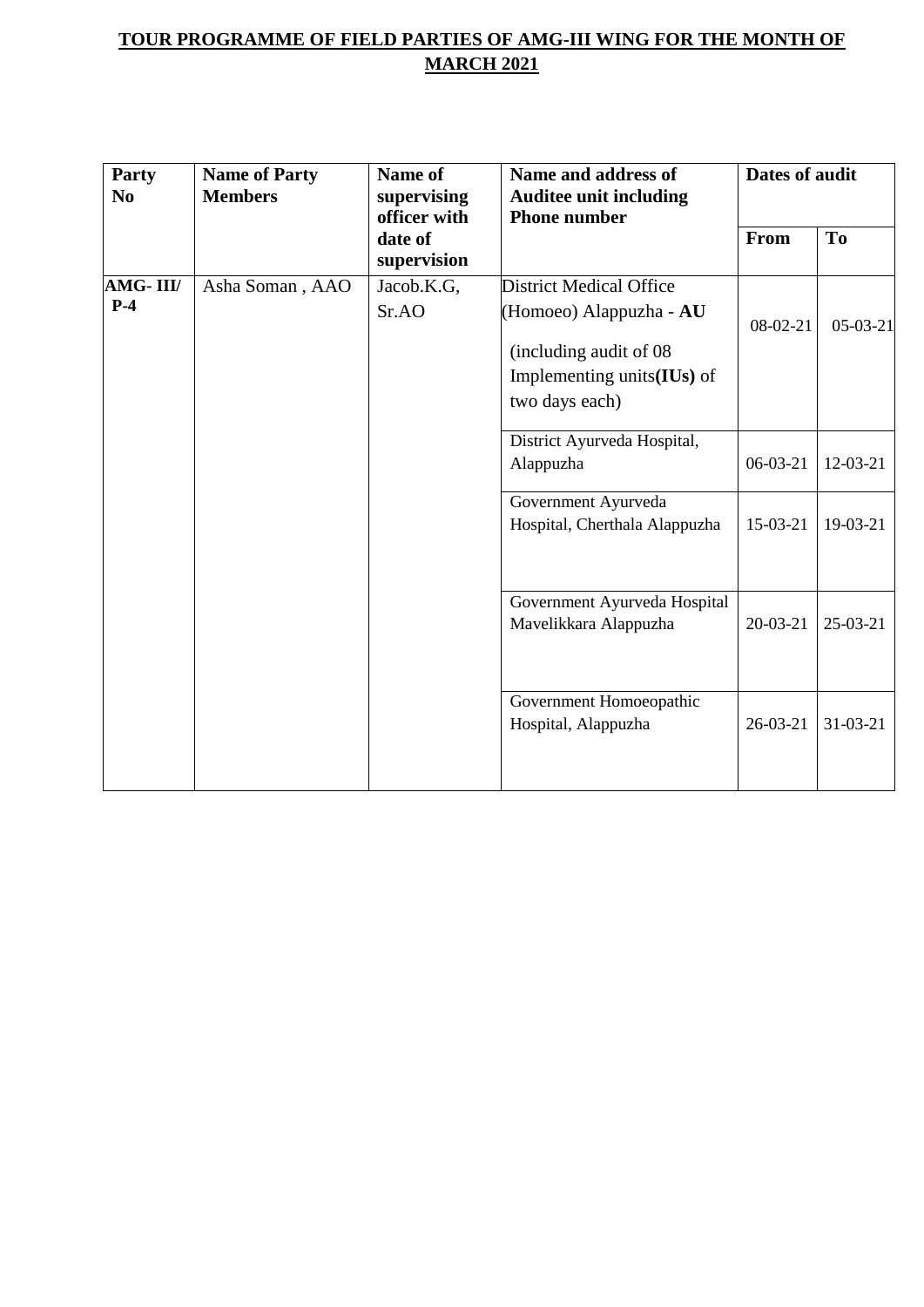| Party<br>$\bf No$ | <b>Name of Party</b><br><b>Members</b> | Name of<br>supervising<br>officer with | Name and address of<br><b>Auditee unit including</b><br><b>Phone number</b>             | Dates of audit |                |
|-------------------|----------------------------------------|----------------------------------------|-----------------------------------------------------------------------------------------|----------------|----------------|
|                   |                                        | date of<br>supervision                 |                                                                                         | <b>From</b>    | To             |
| AMG-III/<br>$P-5$ | Suja.P, AAO<br>Latha.K, AAO            | Sreelekha.T,<br>SrAO                   | Taluk Office Varkala,<br>Thiruvananthapuram                                             | $20 - 02 - 21$ | $08-03-21$     |
|                   |                                        |                                        | Kerala State Health and<br><b>Family Welfare</b><br>Society(NRHM)<br>Thirunananthapuram | $09-03-21$     | $31 - 03 - 21$ |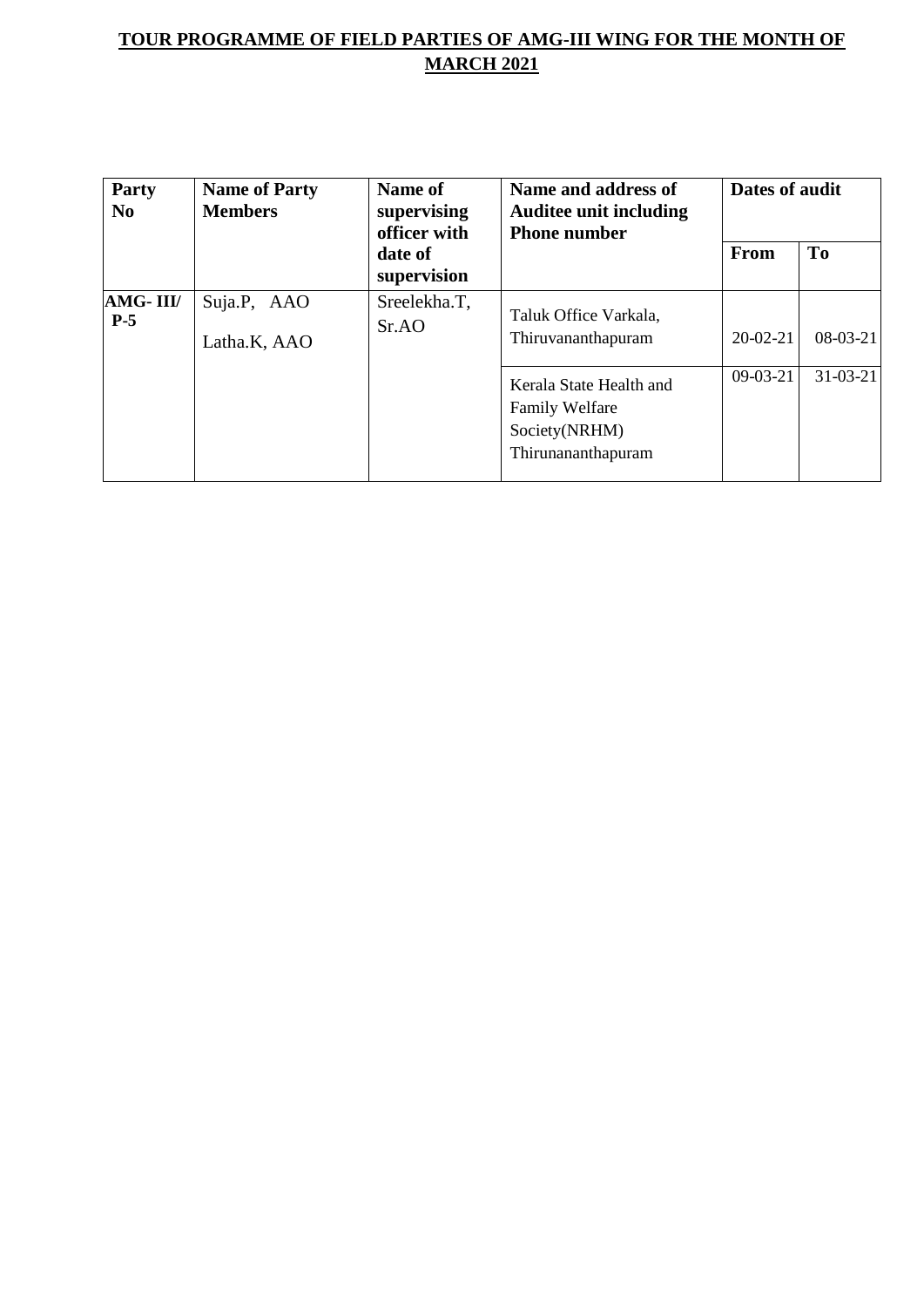| Party<br>$\bf No$     | <b>Name of Party</b><br><b>Members</b>                        | <b>Name of supervising</b><br>officer with date of<br>supervision | Name and address of<br><b>Auditee unit including</b><br><b>Phone number</b>                                                                   | Dates of audit |                |
|-----------------------|---------------------------------------------------------------|-------------------------------------------------------------------|-----------------------------------------------------------------------------------------------------------------------------------------------|----------------|----------------|
|                       |                                                               |                                                                   |                                                                                                                                               | <b>From</b>    | T <sub>0</sub> |
| AMG-<br>III/<br>$P-6$ | Pramod Nattemal,<br><b>AAO</b><br>Jayakumary.B,<br><b>AAO</b> | Nowshad.M, Sr.AO<br>$(03.03.21$ to $12.03.21)$                    | <b>Taluk Office</b><br>Thamarassery, Kozhikode                                                                                                | $01-03-21$     | 12-03-21       |
|                       |                                                               | Nowshad.M, Sr.AO<br>$(15.03.21 \text{ to } 19.03.21)$             | Institute of Mental Health<br>& Neuro Sciences,<br>Kozhikode                                                                                  | $15-03-21$     | 19-03-21       |
|                       |                                                               | Nowshad.M, Sr.AO<br>$(27.03.21$ to 31.03.21)                      | Kerala Institute for<br>research, training and<br>development studies of<br>Scheduled castes and<br>scheduled tribes,<br>(KIRTADS), Kozhikode | $20-03-21$     | $31 - 03 - 21$ |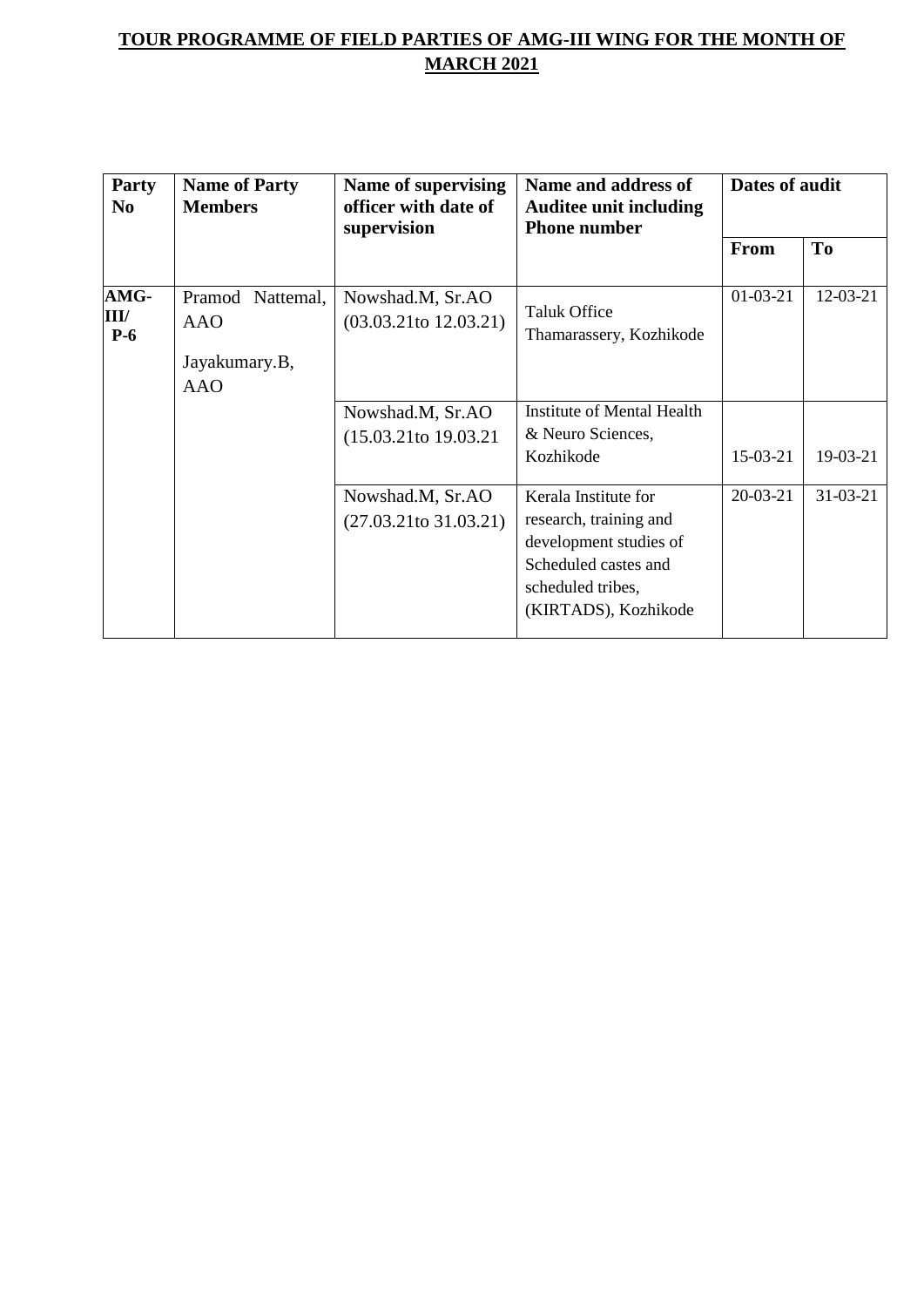| Party<br>N <sub>0</sub> | <b>Name of Party</b><br><b>Members</b> | Name of<br>supervising<br>officer with | Name and address of<br><b>Auditee unit including</b><br><b>Phone number</b> | Dates of audit |                |
|-------------------------|----------------------------------------|----------------------------------------|-----------------------------------------------------------------------------|----------------|----------------|
|                         |                                        | date of                                |                                                                             | <b>From</b>    | To             |
|                         |                                        | supervision                            |                                                                             |                |                |
| AMG-III/                | Anil<br>Krishna.G,                     | Sunitha                                | CA on Implementation of                                                     | $01-03-21$     | $31 - 03 - 21$ |
| $P-7$                   | <b>AAO</b>                             | Kumary.K.R,                            | Food Safety and Standards                                                   |                |                |
|                         | Asha Mathew, AAO                       | Sr. AO                                 | Act 2006                                                                    |                |                |
|                         | Rajani.A.V, AAO                        |                                        |                                                                             |                |                |
|                         |                                        |                                        |                                                                             |                |                |
|                         |                                        |                                        |                                                                             |                |                |
|                         |                                        |                                        |                                                                             |                |                |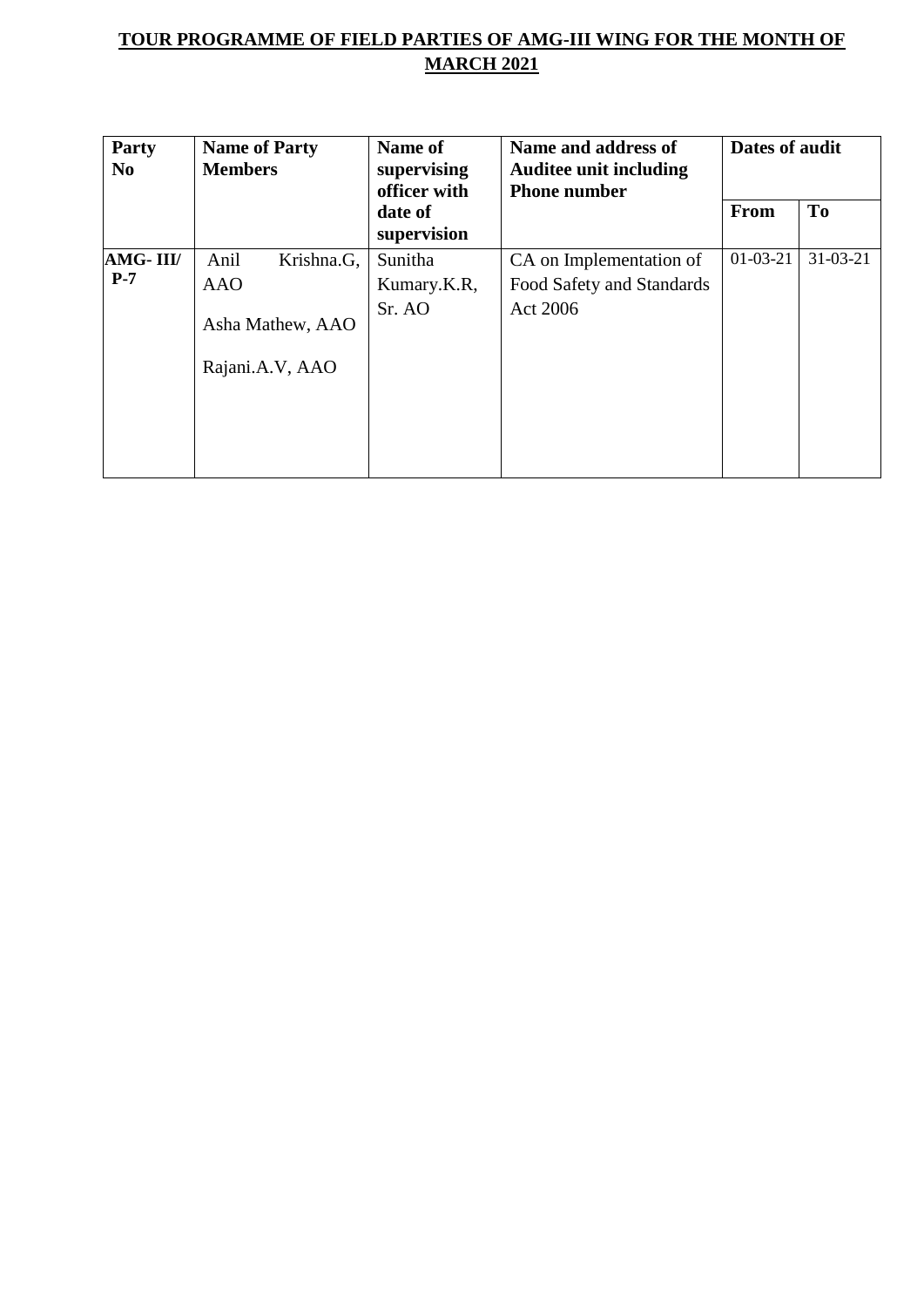| Party<br>N <sub>0</sub> | <b>Name of Party</b><br><b>Members</b>                                                   | Name of<br>supervising<br>officer with                                                                  | Name and address of<br><b>Auditee unit including</b><br><b>Phone number</b>                                                       | Dates of audit           |                              |
|-------------------------|------------------------------------------------------------------------------------------|---------------------------------------------------------------------------------------------------------|-----------------------------------------------------------------------------------------------------------------------------------|--------------------------|------------------------------|
|                         |                                                                                          | date of<br>supervision                                                                                  |                                                                                                                                   | From                     | T <sub>o</sub>               |
| AMG-III/<br>$P-8$       | Sajith<br>Kumar.C.J,<br><b>AAO</b><br>Dhanjith.M.R, AAO<br>Sethulekshmi.R.<br>Menon, AAO | Nowshad.M,<br>Sr.AO<br>$(01.03.21$ to<br>02.03.21<br>Nowshad.M,<br>Sr.AO<br>$(20.03.21$ to<br>26.03.21) | Regional Fire Office,<br>Kozhikode<br>District Fire Office,<br>Kozhikode-AU<br>(including audit of 07)<br>Implementing units(IUs) | $25-02-21$<br>$03-03-21$ | $02 - 03 - 21$<br>$26-03-21$ |
|                         |                                                                                          | <b>Nil</b>                                                                                              | of two days each)<br>Office of the Regional<br>Deputy director, Information<br>and Public Relations,<br>Kozhikode                 | $27-03-21$               | $30-03-21$                   |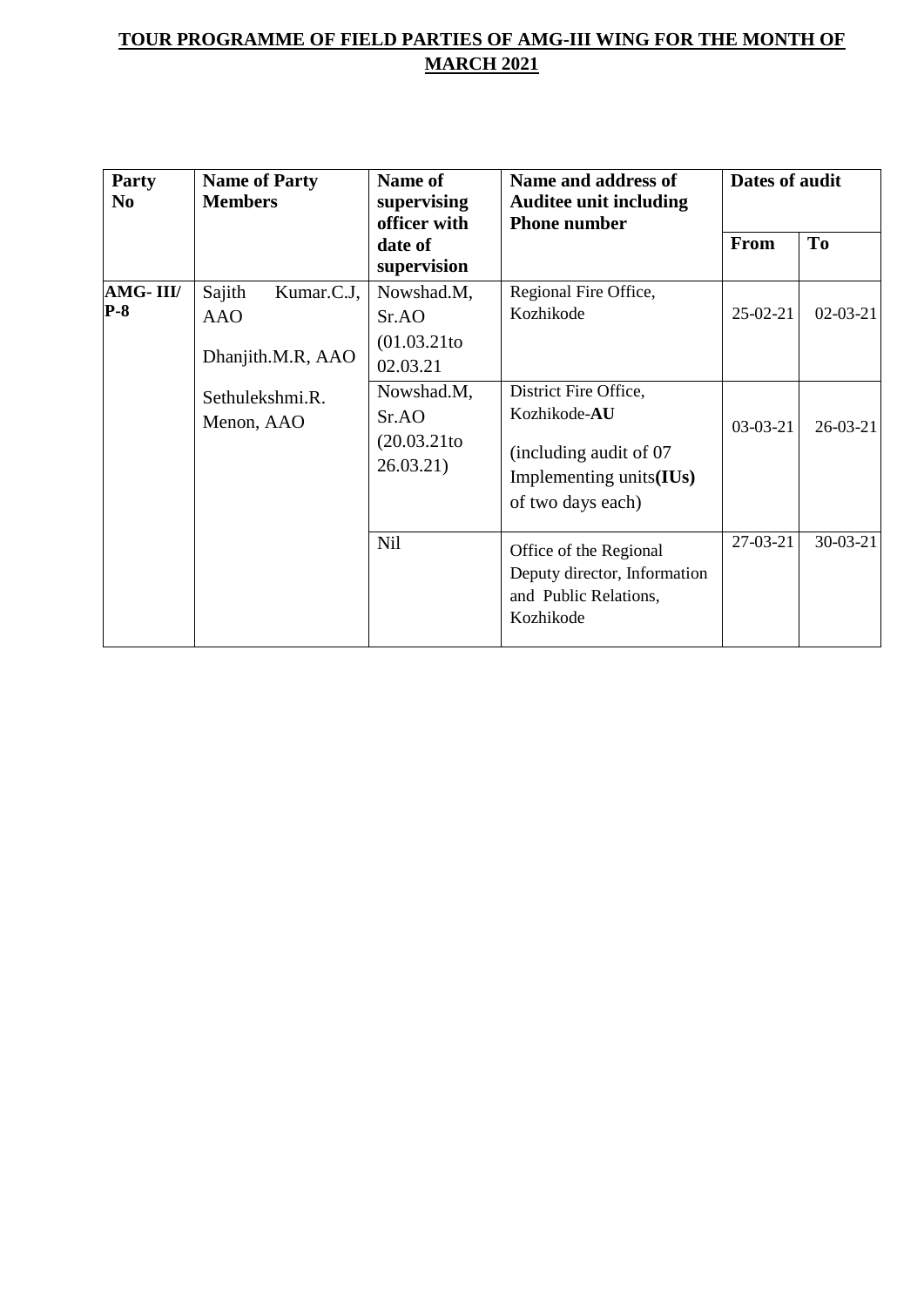| Party<br>N <sub>0</sub> | <b>Name of Party</b><br><b>Members</b>                        | Name of<br>supervising<br>officer with | Name and address of<br><b>Auditee unit including</b><br><b>Phone number</b>                                               | Dates of audit |            |
|-------------------------|---------------------------------------------------------------|----------------------------------------|---------------------------------------------------------------------------------------------------------------------------|----------------|------------|
|                         |                                                               | date of<br>supervision                 |                                                                                                                           | <b>From</b>    | <b>To</b>  |
| AMG-III/<br>$P-9$       | Cherian K Thomas,<br><b>AAO</b><br>V.Sam James,<br>Supervisor | Sasidharan.K.G.<br>Sr. AO              | District Fire Office,<br>Thiruvananthapuram-AU<br>(including audit of 08)<br>Implementing units(IUs)<br>of two days each) | 08-02-21       | $04-03-21$ |
|                         |                                                               |                                        | District Fire Office, Kollam-<br>AU<br>(including audit of 07)<br>Implementing units(IUs)<br>of two days each)            | $05-03-21$     | $29-03-21$ |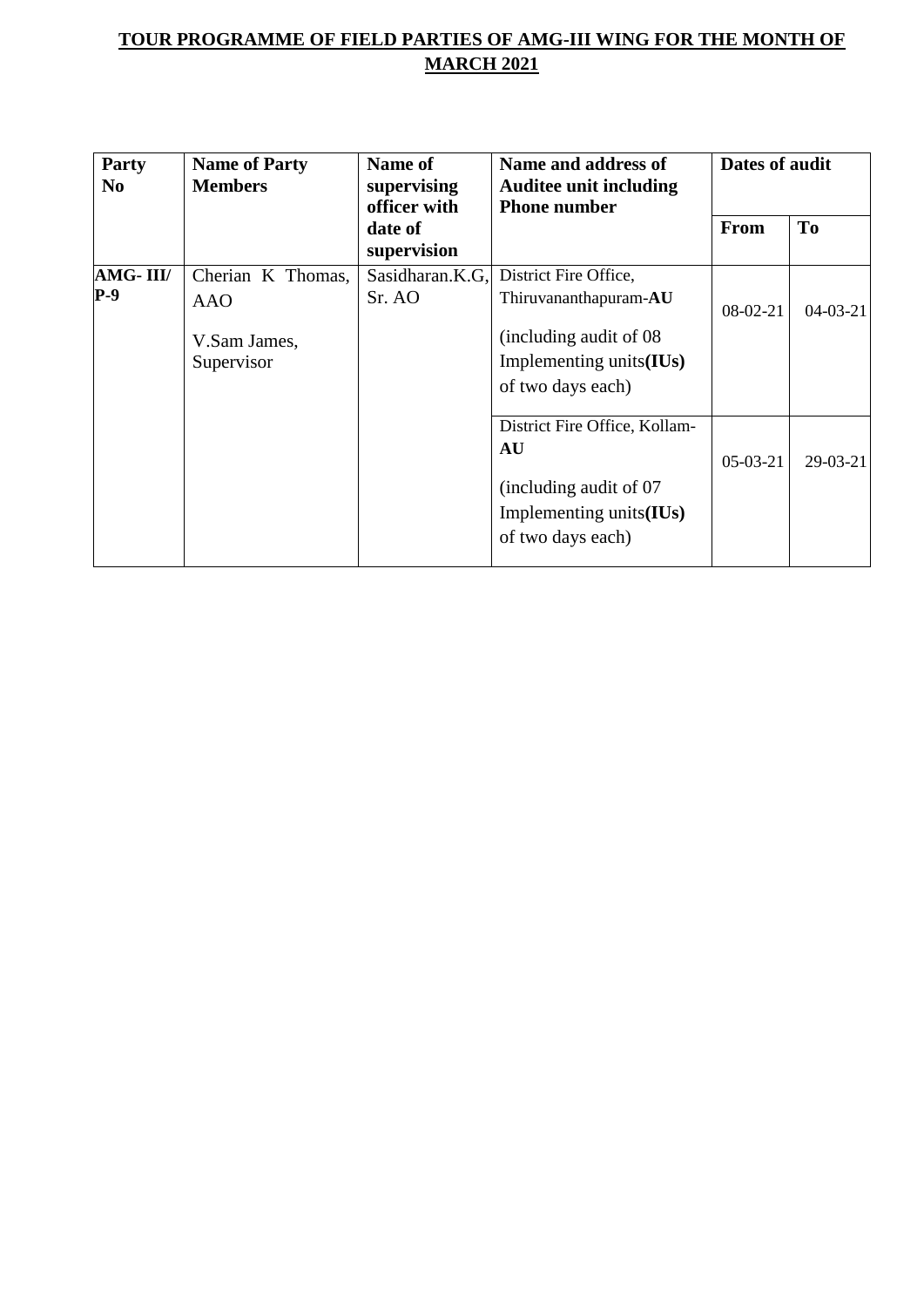| Party<br>N <sub>0</sub> | <b>Name of Party</b><br><b>Members</b>                                                | Name of<br>supervising<br>officer with | Name and address of<br><b>Auditee unit including</b><br><b>Phone number</b>                                       | Dates of audit |                |
|-------------------------|---------------------------------------------------------------------------------------|----------------------------------------|-------------------------------------------------------------------------------------------------------------------|----------------|----------------|
|                         |                                                                                       | date of<br>supervision                 |                                                                                                                   | From           | T <sub>0</sub> |
| AMG-III/<br>$P-10$      | Prakash.B.Nair,<br><b>AAO</b><br>Rahul Ranjit, Sr.Adr<br>Mohamed<br>Sameer,<br>Sr.Adr | Rajesh<br>Nair,<br>Sr.AO               | District Fire Office,<br>Malappuram-AU<br>(including audit of 04)<br>Implementing units(IUs) of<br>two days each) | 18-02-21       | $04-03-21$     |
|                         |                                                                                       |                                        | District Ayurveda Hospital,<br>Malappuram                                                                         | $05-03-21$     | $10-03-21$     |
|                         |                                                                                       |                                        | Government Ayurveda<br>Hospital Perinthalmanna<br>Malappuram                                                      | $12-03-21$     | 18-03-21       |
|                         |                                                                                       |                                        | Government Ayurveda<br>Hospital, Ponnani<br>Malappuram                                                            | 19-03-21       | $24-03-21$     |
|                         |                                                                                       |                                        | Government Homoeopathic<br>Hospital, Malappuram                                                                   | $25-03-21$     | $30 - 03 - 21$ |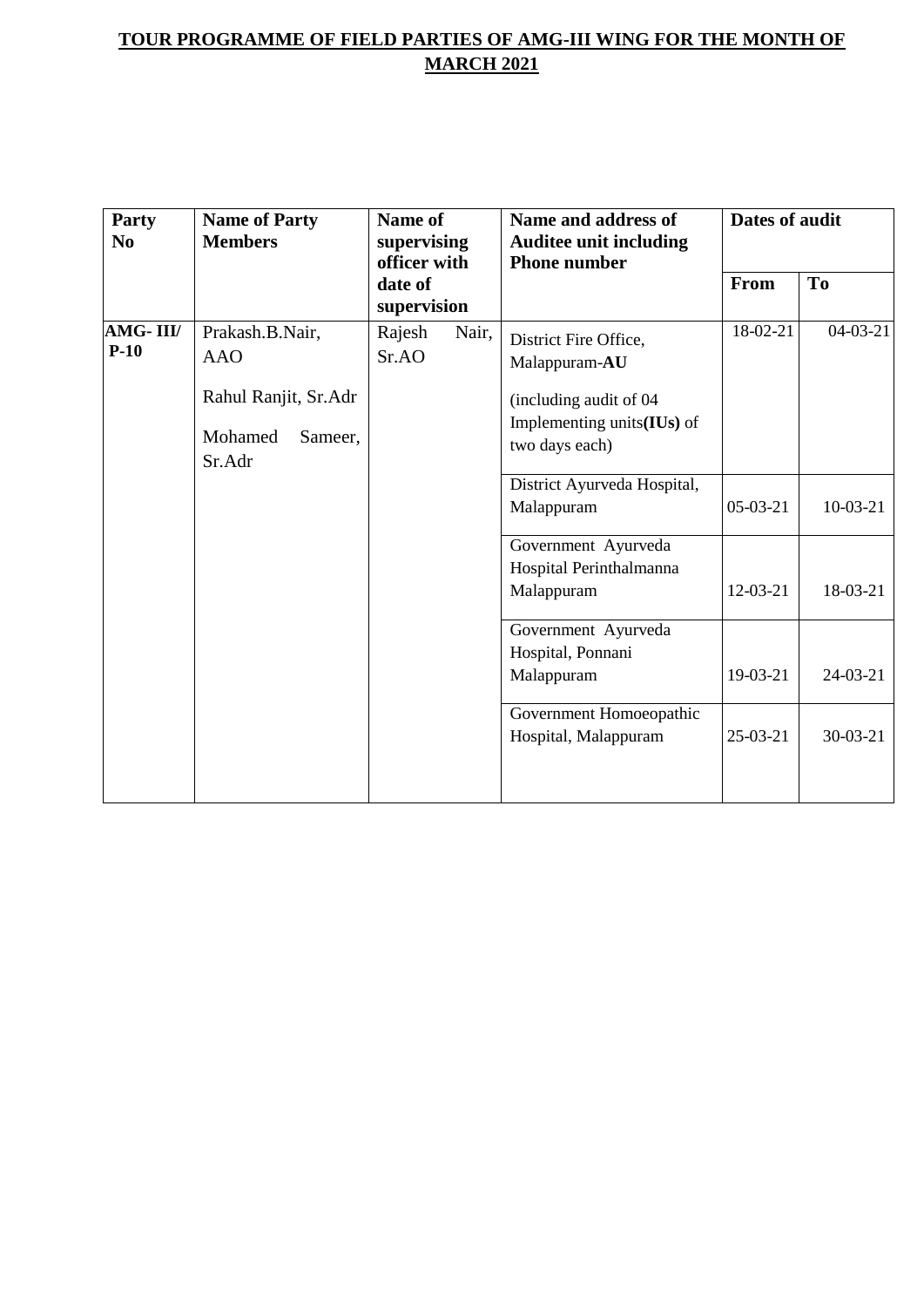| Party<br>N <sub>0</sub> | <b>Name of Party</b><br><b>Members</b>   |                    | <b>Name of</b><br>supervising<br>officer with | Name and address of<br><b>Auditee unit including</b><br><b>Phone number</b>                                                                                            | Dates of audit |            |
|-------------------------|------------------------------------------|--------------------|-----------------------------------------------|------------------------------------------------------------------------------------------------------------------------------------------------------------------------|----------------|------------|
|                         |                                          |                    | date of<br>supervision                        |                                                                                                                                                                        | <b>From</b>    | <b>To</b>  |
| AMG-III/<br>$P-11$      | Mini<br><b>AAO</b><br>Mini<br><b>AAO</b> | Samuel,<br>George, | Shiny.G.B<br>Sr. AO                           | District Medical Office,<br>Indian Systems of<br>Medicine(ISM),<br>Thiruvananthapuram-AU<br>(including audit of 08)<br>Implementing units $(IVs)$ of<br>two days each) | $02 - 02 - 21$ | $02-03-21$ |
|                         |                                          |                    |                                               | <b>District Medical Office</b><br>(Homoeo),<br>Thiruvananthapuram-AU<br>(including audit of 08)<br>Implementing units $(IVs)$ of<br>two days each)                     | $03-03-21$     | $30-03-21$ |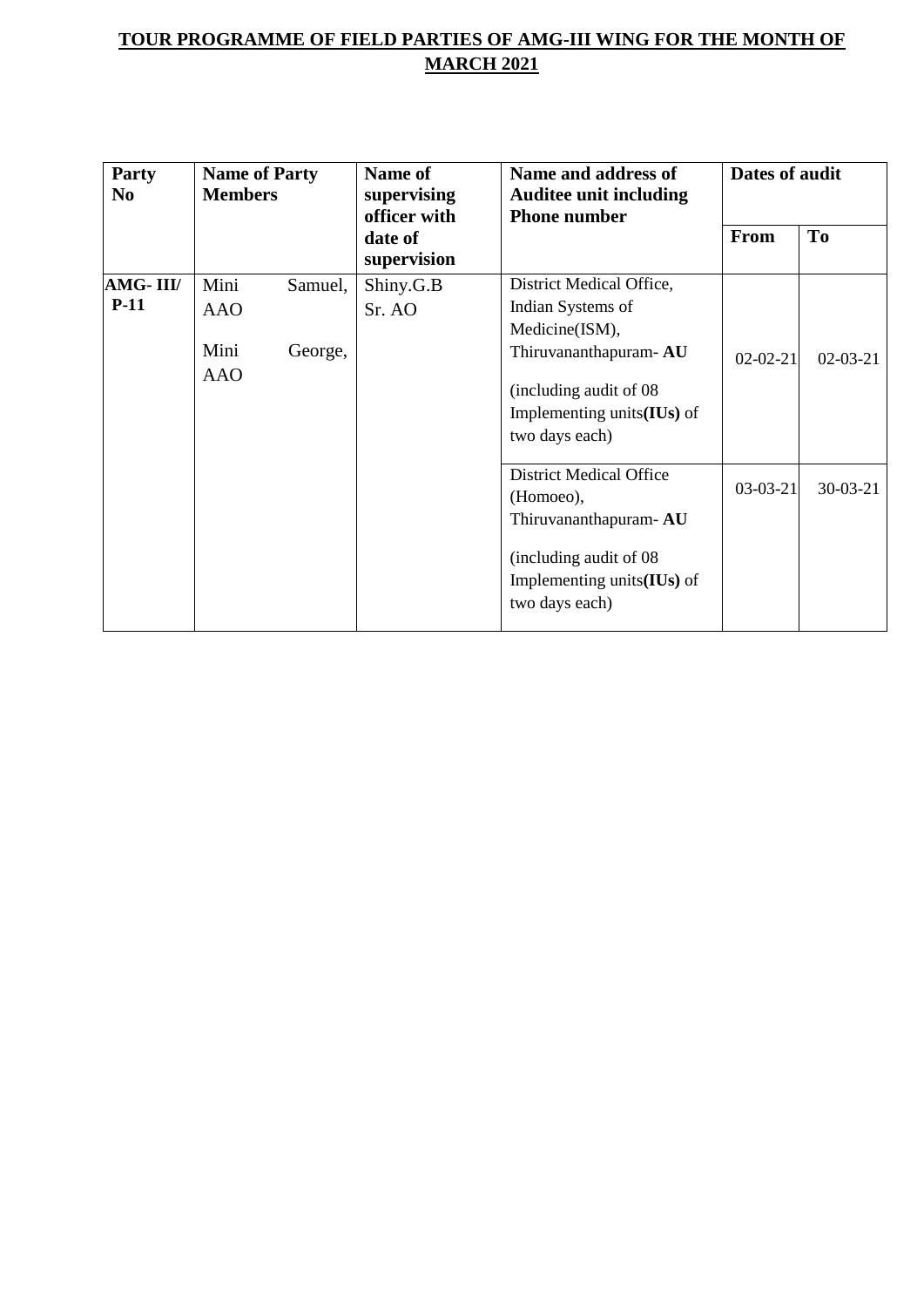| Party<br>N <sub>0</sub> | <b>Name of Party</b><br><b>Members</b>                | Name of<br>supervising<br>officer with                                                 | Name and address of<br><b>Auditee unit including</b><br><b>Phone number</b>                                                  | Dates of audit |            |
|-------------------------|-------------------------------------------------------|----------------------------------------------------------------------------------------|------------------------------------------------------------------------------------------------------------------------------|----------------|------------|
|                         |                                                       | date of<br>supervision                                                                 |                                                                                                                              | <b>From</b>    | To         |
| AMG-III/<br>$P-12$      | Santhosh Kumar C,<br><b>AAO</b><br>Ajumon P Raju, AAO | Thankappan<br>K.K, Sr. AO<br>$(11.02.21)$ to<br>20.02.21)<br>& (01.03.21)<br>04.03.21) | District Fire Office,<br>Kottayam-AU<br>(including audit of 06<br>Implementing units $($ <b>IUs</b> $)$ of<br>two days each) | $11-02-21$     | $04-03-21$ |
|                         |                                                       | Thankappan<br>K.K, Sr. AO                                                              | District Ayurveda Hospital,<br>Kottayam                                                                                      | 05-03-21       | $10-03-21$ |
|                         |                                                       |                                                                                        | Government Ayurveda<br>Hospital Changanacherry<br>Kottayam                                                                   | 12-03-21       | 18-03-21   |
|                         |                                                       |                                                                                        | Government Ayurveda<br>Hospital Pala Kottayam                                                                                | 19-03-21       | $24-03-21$ |
|                         |                                                       |                                                                                        | Government Homoeopathic<br>Hospital, Kottayam                                                                                | 25-03-21       | $30-03-21$ |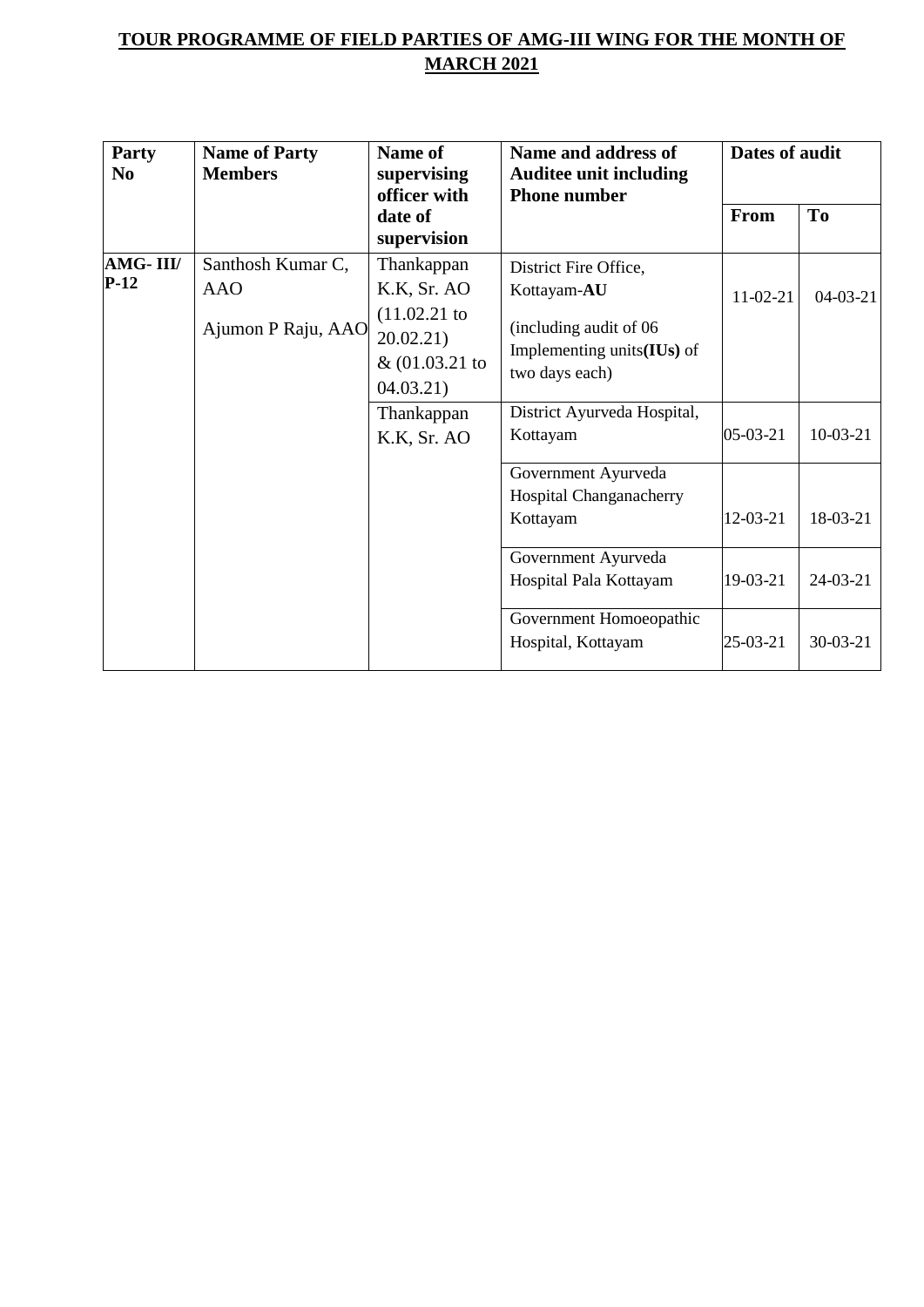| Party<br>N <sub>0</sub> | <b>Name of Party</b><br><b>Members</b> | Name of<br>supervising<br>officer with date<br>of supervision | Name and address of<br><b>Auditee unit including</b><br><b>Phone number</b> | Dates of audit |                |
|-------------------------|----------------------------------------|---------------------------------------------------------------|-----------------------------------------------------------------------------|----------------|----------------|
|                         |                                        |                                                               |                                                                             | From           | T <sub>o</sub> |
| AMG-III/                | Gettis Mary, AAO                       | Mohanakumar.A                                                 | <b>District Collectorate</b>                                                |                |                |
| $P-14$                  | Jackson.M, AAO                         | Sr. AO                                                        | Thiruvananthapuram                                                          | $20 - 02 - 21$ | $03-03-21$     |
|                         |                                        |                                                               | Ayurveda College Hospital                                                   | $04-03-21$     | $09-03-21$     |
|                         | Jain Joseph, AAO                       |                                                               | For Women & Children                                                        |                |                |
|                         |                                        |                                                               | Poojappura, Trivandrum                                                      |                |                |
|                         |                                        |                                                               | Government Ayurveda                                                         | $10-03-21$     | $17-03-21$     |
|                         |                                        |                                                               | District Hospital, Varkala,                                                 |                |                |
|                         |                                        |                                                               | Thiruvananthapuram                                                          |                |                |
|                         |                                        |                                                               | Government Ayurveda                                                         |                |                |
|                         |                                        |                                                               | Hospital, Pothencode                                                        |                |                |
|                         |                                        |                                                               | Thiruvananthapuram                                                          | 18-03-21       | 23-03-21       |
|                         |                                        |                                                               | Government Ayurveda                                                         | 24-03-21       | 29-03-21       |
|                         |                                        |                                                               | Hospital, Neyyattinkara,                                                    |                |                |
|                         |                                        |                                                               | Thiruvananthapuram                                                          |                |                |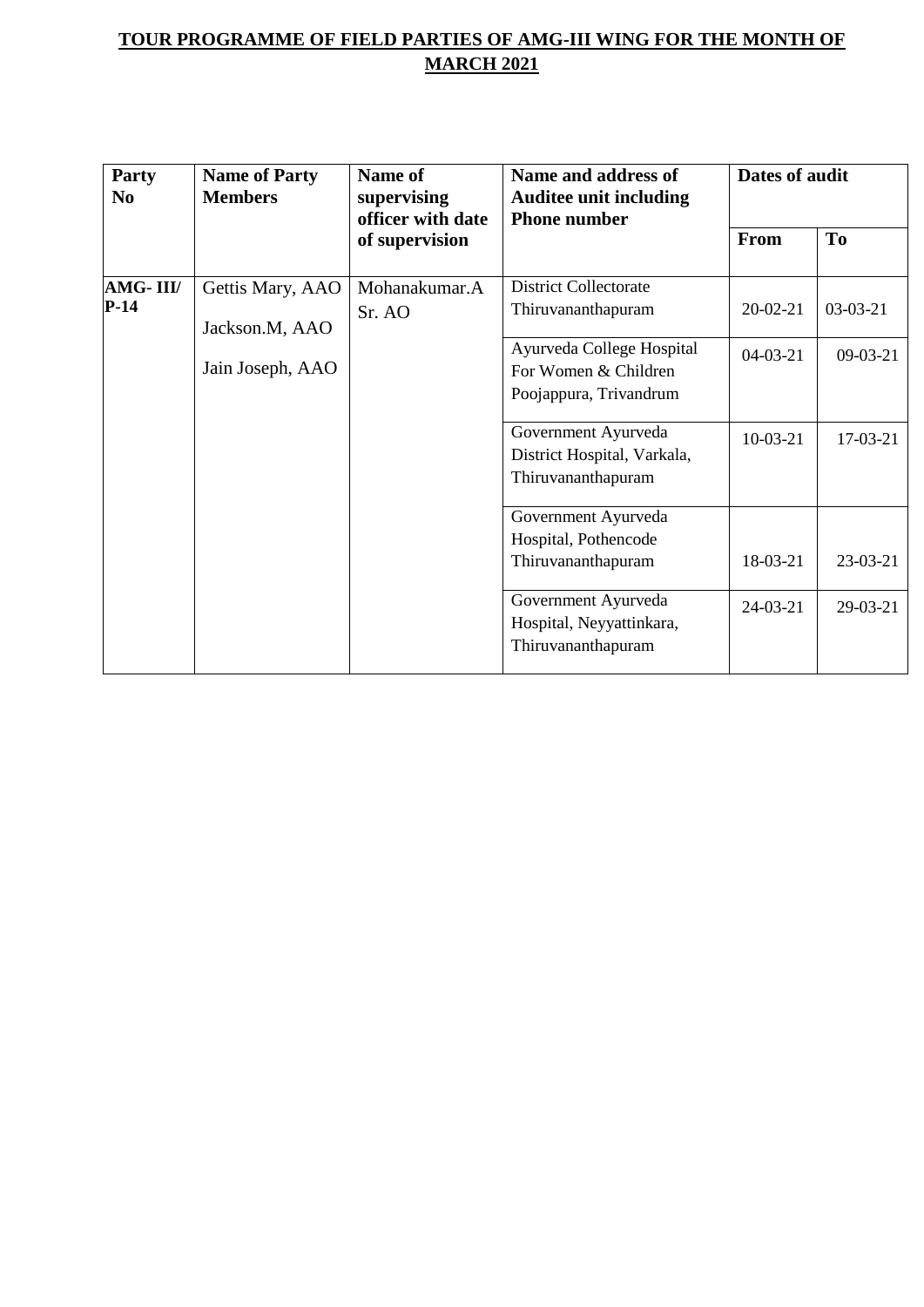| <b>Party</b><br>N <sub>0</sub> | <b>Name of Party</b><br><b>Members</b>            | Name of<br>supervising<br>officer with      | Name and address of<br><b>Auditee unit including</b><br><b>Phone number</b>                                                                            | Dates of audit |                |
|--------------------------------|---------------------------------------------------|---------------------------------------------|--------------------------------------------------------------------------------------------------------------------------------------------------------|----------------|----------------|
|                                |                                                   | date of<br>supervision                      |                                                                                                                                                        | <b>From</b>    | <b>To</b>      |
| AMG-III/<br>$P-15$             | Jayasree.K.K, AAO<br>Manikantan<br>Nair.S,<br>AAO | Sumitra.P.<br>SrAO<br>Anandlal.A.R,<br>SrAO | Recommenced PA on<br>"Procurement, distribution<br>and utilization of drugs $\&$<br>equipment in Government<br><b>Modern Medicine</b><br>Institutions" | $01-03-21$     | $31 - 03 - 21$ |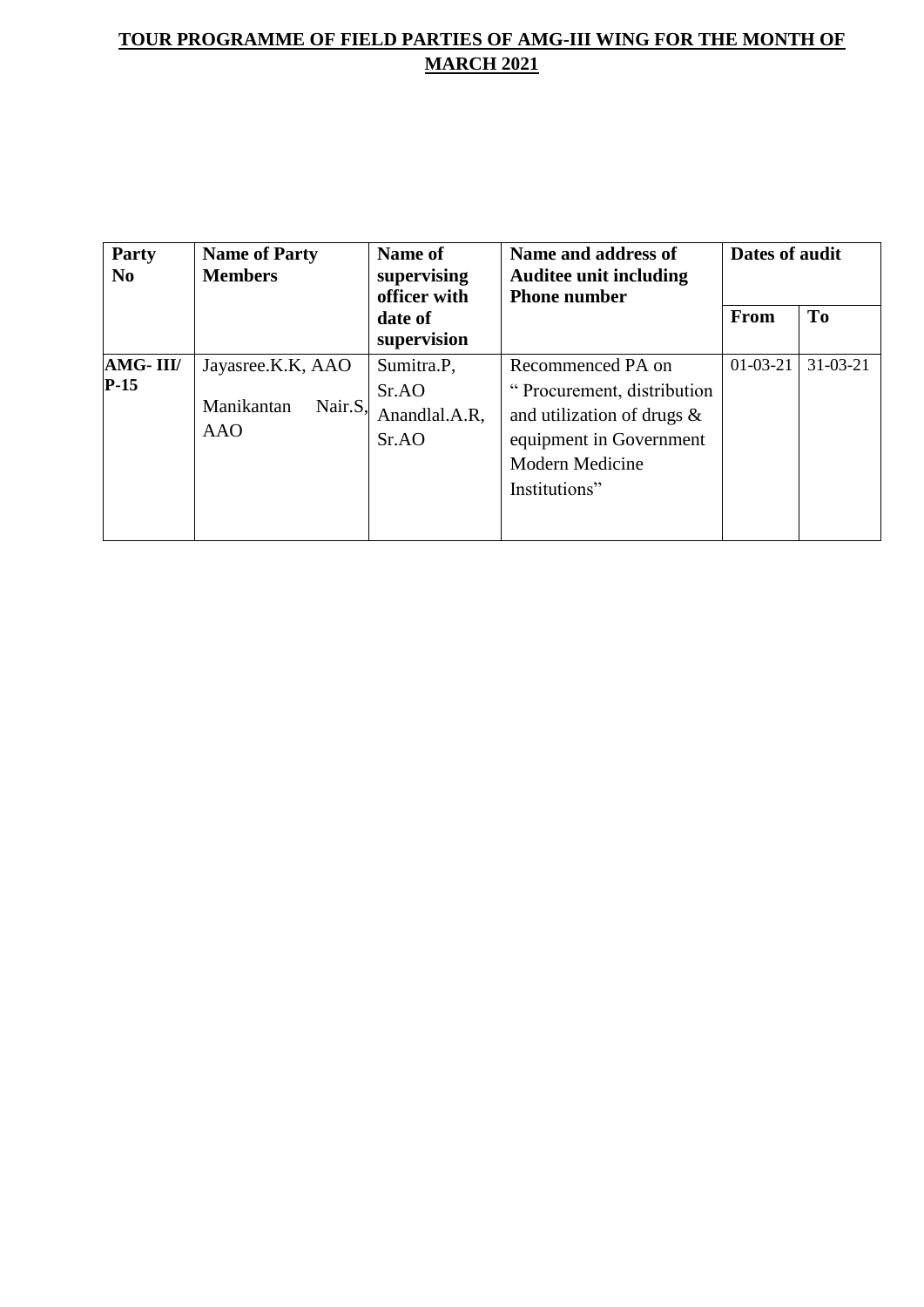| Party<br>$\bf No$ | <b>Name of Party</b><br><b>Members</b> | Name of<br>supervising<br>officer with<br>date of<br>supervision | Name and address of<br><b>Auditee unit including</b><br><b>Phone number</b> | Dates of audit |                |
|-------------------|----------------------------------------|------------------------------------------------------------------|-----------------------------------------------------------------------------|----------------|----------------|
|                   |                                        |                                                                  |                                                                             | From           | T <sub>o</sub> |
| AMG-III/          | Jaikumar.P.A AAO                       | Smt.Omana.A.J,                                                   |                                                                             |                |                |
| $P-16$            |                                        | Sr.AO                                                            | Taluk Office,                                                               |                |                |
|                   | Saleel.A.R, AAO                        | (18.02.21)                                                       | Aluva, Ernakulam                                                            | 18-02-21       | $03-03-21$     |
|                   |                                        | $20.02.21 \&$                                                    |                                                                             |                |                |
|                   |                                        | 01.03.21 to                                                      |                                                                             |                |                |
|                   |                                        | 03.03.21                                                         |                                                                             |                |                |
|                   |                                        | Thankappan.K.K,                                                  |                                                                             |                |                |
|                   |                                        | Sr.AO(22.02.21                                                   |                                                                             |                |                |
|                   |                                        | to $27.0.21$ )                                                   |                                                                             |                |                |
|                   |                                        | Smt.Omana.A.J,                                                   | District Fire Office,                                                       | 04-03-21       | $16-03-21$     |
|                   |                                        | Sr.AO                                                            | Ernakulam                                                                   |                |                |
|                   |                                        |                                                                  | (including audit of 02                                                      |                |                |
|                   |                                        |                                                                  | Implementing units)                                                         |                |                |
|                   |                                        |                                                                  | Office of the Regional                                                      |                |                |
|                   |                                        |                                                                  | Deputy director, Information                                                |                |                |
|                   |                                        |                                                                  | and Public Relations                                                        |                |                |
|                   |                                        |                                                                  | Ernakulam                                                                   | 17-03-21       | 19-03-21       |
|                   |                                        |                                                                  | Govt Ayurveda College                                                       |                |                |
|                   |                                        |                                                                  | Hospital Kannankulangara,                                                   |                |                |
|                   |                                        |                                                                  | Thrippunithura, Ernakulam                                                   | $20 - 03 - 21$ | $31 - 03 - 21$ |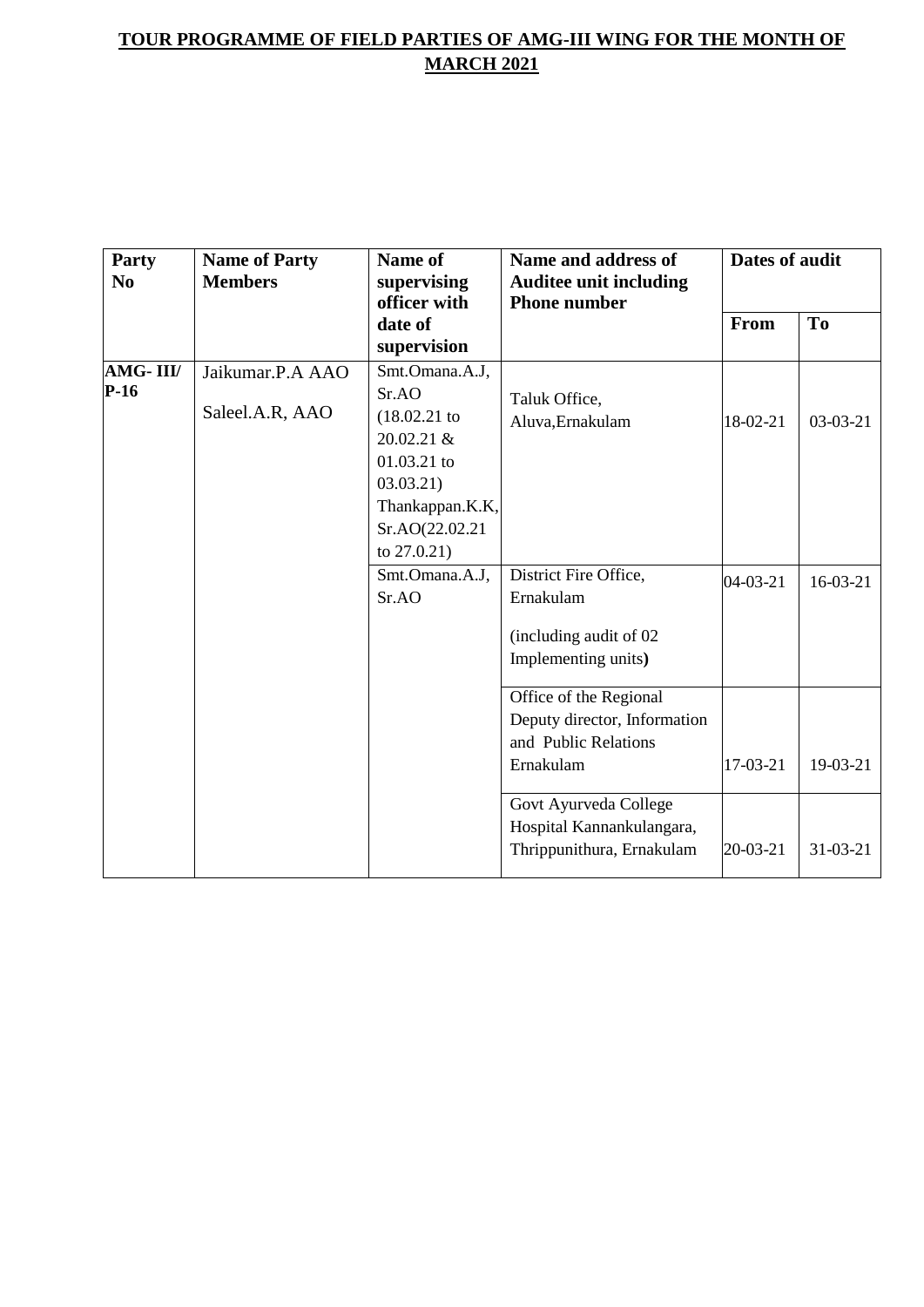| Party<br>N <sub>0</sub> | <b>Name of Party</b><br><b>Members</b> | Name of<br>supervising<br>officer with<br>date of<br>supervision | Name and address of<br><b>Auditee unit including</b><br><b>Phone number</b>                                                                                   | Dates of audit |                |
|-------------------------|----------------------------------------|------------------------------------------------------------------|---------------------------------------------------------------------------------------------------------------------------------------------------------------|----------------|----------------|
|                         |                                        |                                                                  |                                                                                                                                                               | From           | <b>To</b>      |
| AMG-III/<br>$P-17$      | <b>Bijoy Sasi</b><br>AAO(Comml.)       | Manu.G.S<br>Sr. AO(Comml.)                                       | Regional<br>Centre,<br>Cancer<br>Thiruvananthapuram<br>(For Complaint Verification)                                                                           | $01-03-21$     | $02 - 03 - 21$ |
|                         |                                        |                                                                  | Supplementary Audit of<br>accounts of Overseas<br>Keralites Investment and<br>Holding Limited,<br>Thiruvananthapuram<br>(for the period $2019-20$ )           | $03-03-21$     | $06-03-21$     |
|                         |                                        |                                                                  | of<br>Supplementary<br>Audit<br>accounts of Kerala Medical<br>Services<br>Corporation<br>Limited(KMSCL),<br>Thiruvananthapuram<br>(for the period $2014-15$ ) | 08-03-21       | 17-03-21       |